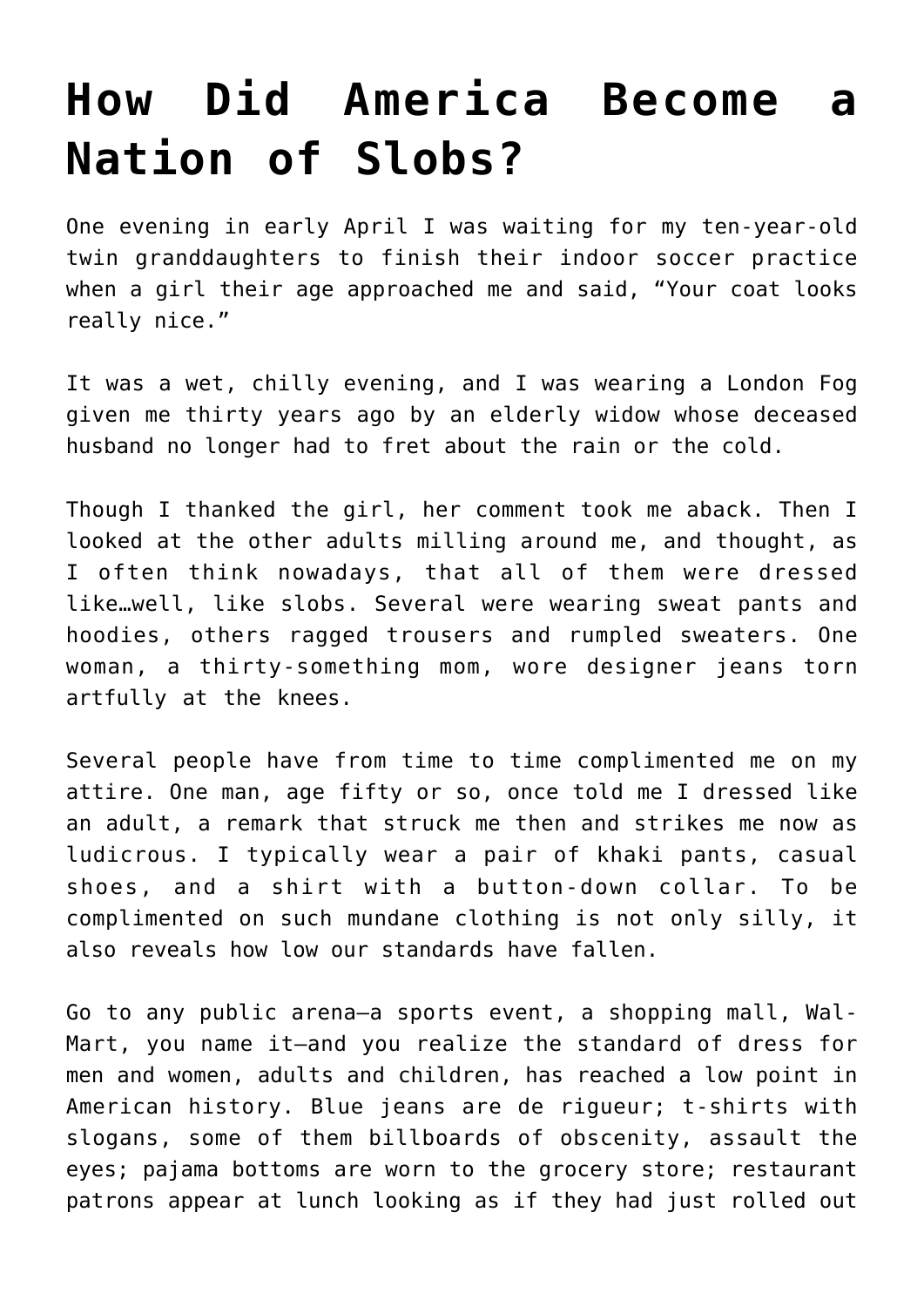of the sack; grown men wear baseball caps while eating steaks at Outback.

Let's contrast our contemporary "style" with the recent past. Go online, Google "baseball games 1930s photos," and look at the pictures of the fans. Most are males wearing ties and coats. The women are wearing dresses and hats. Take a look at television shows from the 1950s or at "Mad Men," and note how stylish people dressed when in public.

When I was a boy, I remember my mother once telling me she couldn't go to the store until she took the curlers from her hair. "Why?" I asked.

"Good heavens," she said, "no one in town goes shopping with their hair in curlers."

Those days are long gone, Mom.

Of course, lots of folks still spiff up for work. The tellers in my bank always look professional, some attorneys I know hit the office in a coat and tie, and the male teachers in my grandson's school wear ties in the classroom. Yesterday I saw a woman, mid-twenties, walking down the street in a lovely black dress. Though her looks were not remarkable, she was striking because of the dress. She is also the exception rather than the rule. A good number of people I see during the day, of all backgrounds, run the gamut in attire from hooker to beggar.

What does our own sloppy dress tell us about ourselves? Are we too pressed for time to dress a little up rather than way down? Are we rebelling against the idea of beauty and culture? Or are we just too lazy to pull on a pair of slacks instead of wearing the sweats we slept in?

I have no idea.